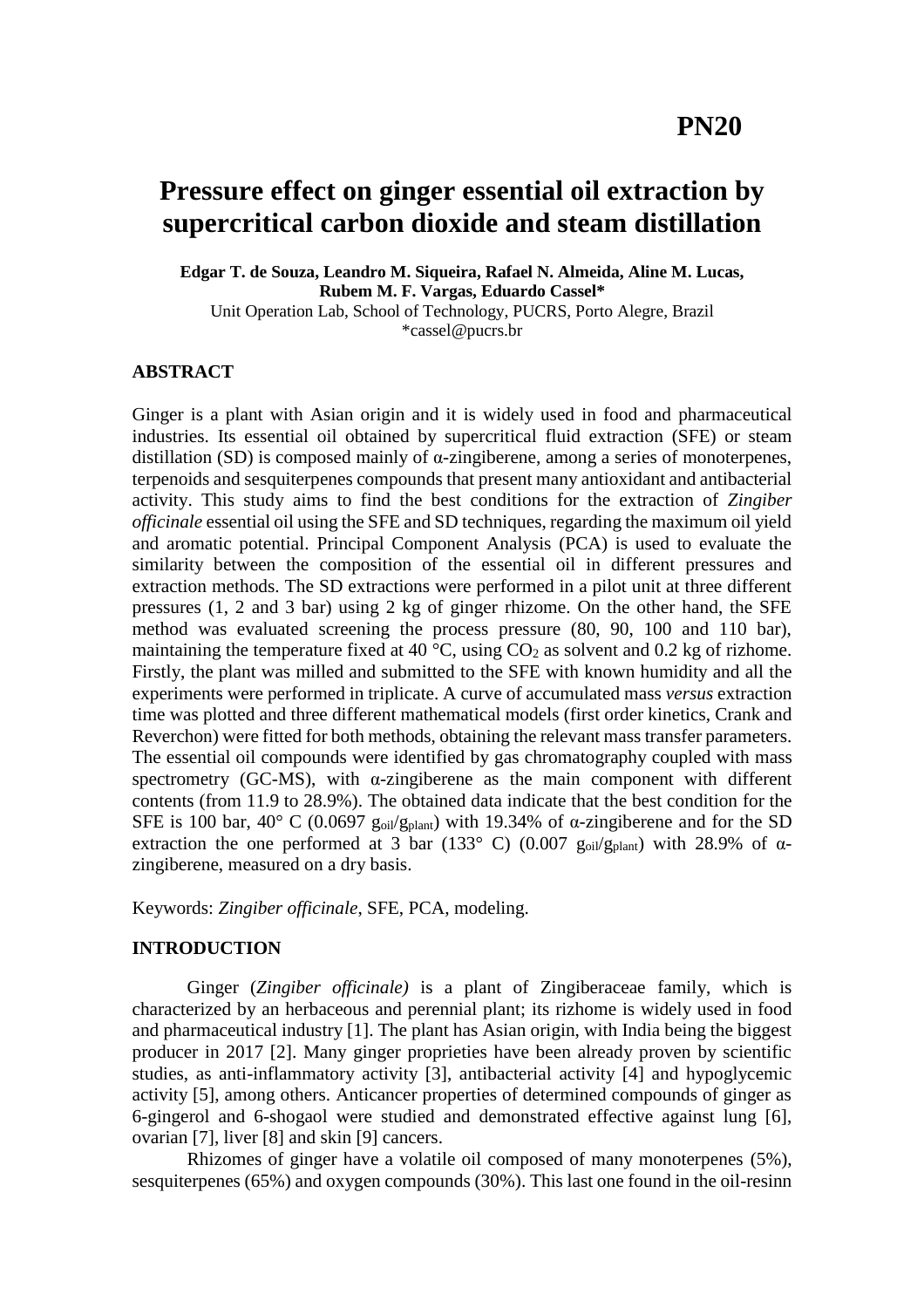[10]. These compounds are responsible for its characteristic flavor, which the main compound is the sesquiterpene  $\alpha$ -zingiberene.

The steam distillation is a common method for natural products extraction; however, it has many disadvantages such as the use of high temperatures, which may degrade thermolabile compounds, solvent residue in the product and solvent wastes. In contrast, supercritical fluid extraction (SFE) can be used as an alternative, which uses non-toxic solvents as carbon dioxide and promotes a complete separation from the product; however, the implementation costs are still a barrier for this type of process [11- 13]. Different extraction methods lead to products with different compositions, mostly because of the solvent-extract interactions. The Principal Component Analysis (PCA) performs a statistical comparison between different sets of data, and is widely used in the case of essential oils extracted in different conditions [14].

On the other hand, the mathematical modeling of the extraction process is an important step for its scale up. A great variety of models that can describe solid-liquid extractions: power law models have an extensive use in adsorption processes [15]. The extraction process can also be described using a mass transfer model based on diffusive mechanisms with association to equilibrium-phase, as the one described by Crank (1979), which can be modified according to process restrictions. Another option is the use of a differential mass balance for each phase solved through different numerical methods [16].

In this work, the pressure effect is evaluated for two different process, steam distillation and SFE. The composition of the essential oil was determined by gas chromatography coupled to mass spectrometry (GC-MS) analysis and the essential oil composition at different pressures and extraction methods were compared from a statistical analysis. In addition, three different models are used to fit the experimental data: a kinetic model based in a power law, a model based in the diffusion mechanism related to phase-equilibrium and a model build by a differential balance in the extraction bed. A comparison between the models was made and the relevant parameters were obtained.

# **MATERIALS AND METHODS**

# **Sample preparation**

The rhizomes of *Zingiber officinale* were cut into irregular pieces, without removing its bark. The moist plant was milled using a knife mill and a sample was collected in order to quantify its humidity (thermogravimetric balance - BEL Engineering) as well as its thickness.

## **Extraction Methods**

The supercritical fluid extractions (SFE) were carried out on pilot-scale equipment represented in a schematic diagram (Figure 1a). The pilot unit has a high-pressure pump (Maximator-G35) for carbon-dioxide (P1), a storage cylinder of  $CO<sub>2</sub>$  (C1), two preheaters (HE1, HE2), a system to measure the  $CO<sub>2</sub>$  flow and two vessels for separation (VS1, VS2), which are made of glass (Ilmabol TGI Boro 3.3) [17]. The supercritical fluid extractions were performed in an extraction vessel (Waters) with 500 mL capacity, 6.3 cm diameter and 19 cm height. The investigated conditions were determined according to previous works range in order to obtain the volatile extracts using the SFE methodology: four different pressures (80, 90, 100 and 110 bar) at 40**°** C, with a 1000 g.h- $1^1$  CO<sub>2</sub> flow rate [18-20].

For the highest essential oil yield, the experimental mass *versus* time curve was built in triplicate for further mathematical modeling. Samples were collected with time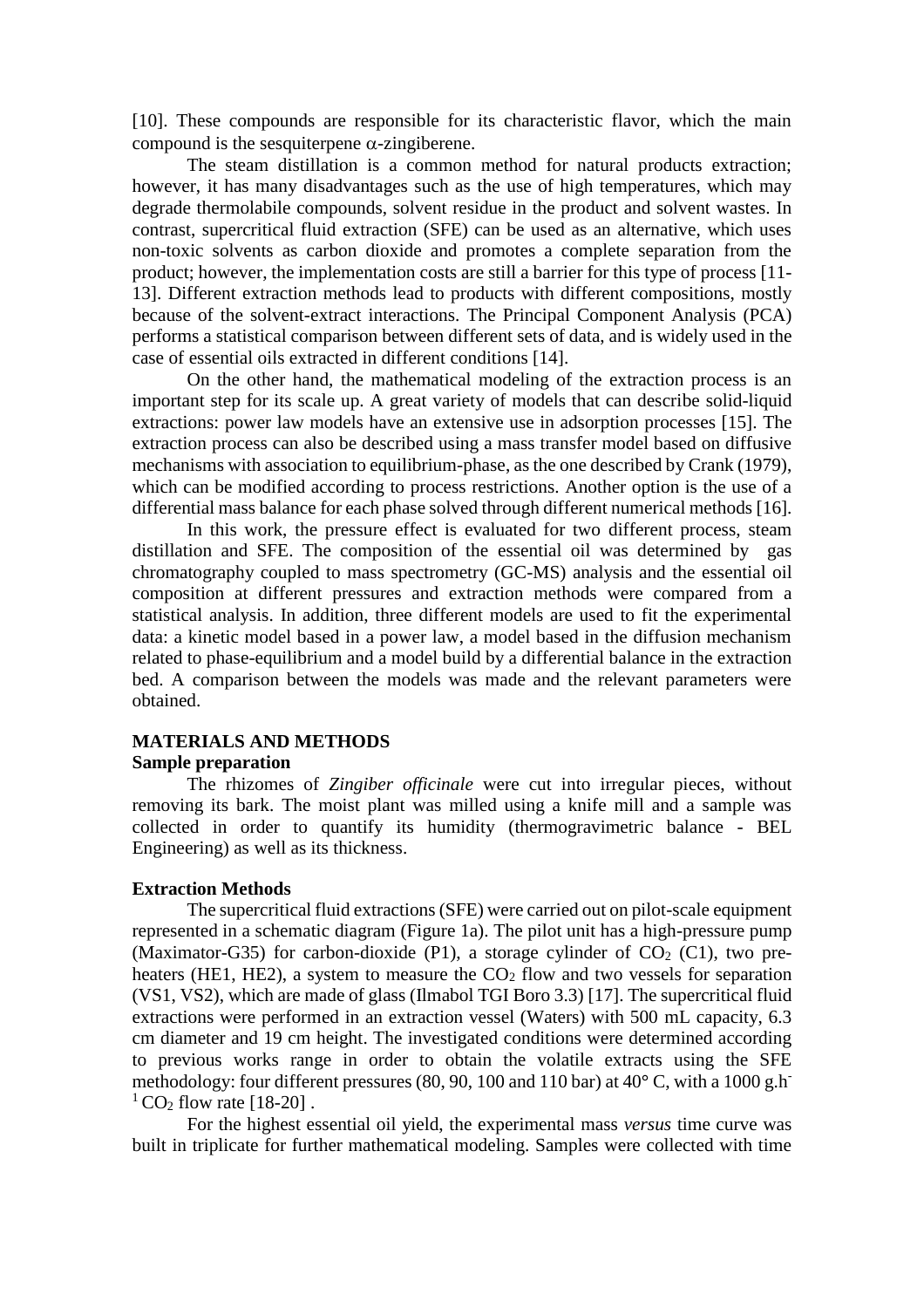interval of 10 min in order to evaluate the extract mass until the plant exhaustion (extract mass constant after three consecutive measurements).



The steam distillation extractions were performed on pilot-scale equipment which is represented in a schematic diagram as shown in Figure 1b. The equipment has a boiler (B1) with a capacity of 20 L of solvent (water) and a power source of 2 kW, with level sensors (upper and lower), measuring pressure and temperature [21].

Figure 1. (a) - Supercritical extraction experimental apparatus:  $C - CO_2$  cylinder, HE – heat exchanger,  $CV$  – check valve,  $P1 - CO_2$  high pressure pump,  $EV$  – extraction vessel, T – temperature transmitter, P – pressure transmitter, VS – separation vessel, MFT – mass flow transmitter, SV – Shut-off valve.

(b) – Steam distillation apparatus: B – boiler, EV – extraction vessel, C – condenser, S – separator, T – temperature transmitter,  $P$  – pressure transmitter,  $MF$  – flow measure,  $N$  – level switch.

The steam distillation process was performed with the same plant material submitted to the procedure described in sample preparation. In this case, the ginger mass was 2000 g and the extraction vessel used (EV1) has 9.4 L capacity, 31.3 cm height and 19.3 cm diameter. The extractions were conducted in three different absolute pressures (1, 2, and 3 bar). The procedure was done in triplicate, and for the highest extraction yield, the experimental curve yield *versus* extraction time was built by measuring the oil volume for each 5 minutes interval.

The essential oil specific mass was determined through the mass measure of 1 mL of the oil using an analytical balance (Marte  $AW220 e=\pm 0.0001g$ ). This procedure was done in triplicate. The plant specific mass was determined by pycnometer (Quantachrome MVP-6DL) analysis.

### **Chromatographic analysis**

*Zingiber officinale* essential oils were dehydrated using anhydrous sodium sulfate (Na2SO4 - Synth), and diluted in cyclohexane (1:2) (Merck). The chemical composition was determined using a gas chromatograph equipped with a mass spectrometer (Hewlett Packard e Agilent system GC/MS model 7890A and mass detector 5975C). The carrier gas was helium (0.8 mL.min-1 ), injector temperature was 250 **°**C, volume injected was 0.2 mL, split mode with split ratio of 1:55. The capillary column was HP-5MS (Hewlett Packard e Agilient, 5% fenil metil silox, 30 m 250 mm 0.25 mm). The temperature programming was 60 **°**C (8 min), 60C -180 **°**C, 3C/ min, 180 **°**C (1 min), 180 C- 250 **°**C, 20C/min, 250 **°**C (10 min).

The components of the essential oils were identified by comparison of their Retention Index (RIs) on the column, determined in relation to a homologous series of nalkanes, with those from pure standards or reported in literature. Comparison of fragmentation patterns in the mass spectra with those stored on the GC-MS databases was also performed.

#### **Mathematical Modeling**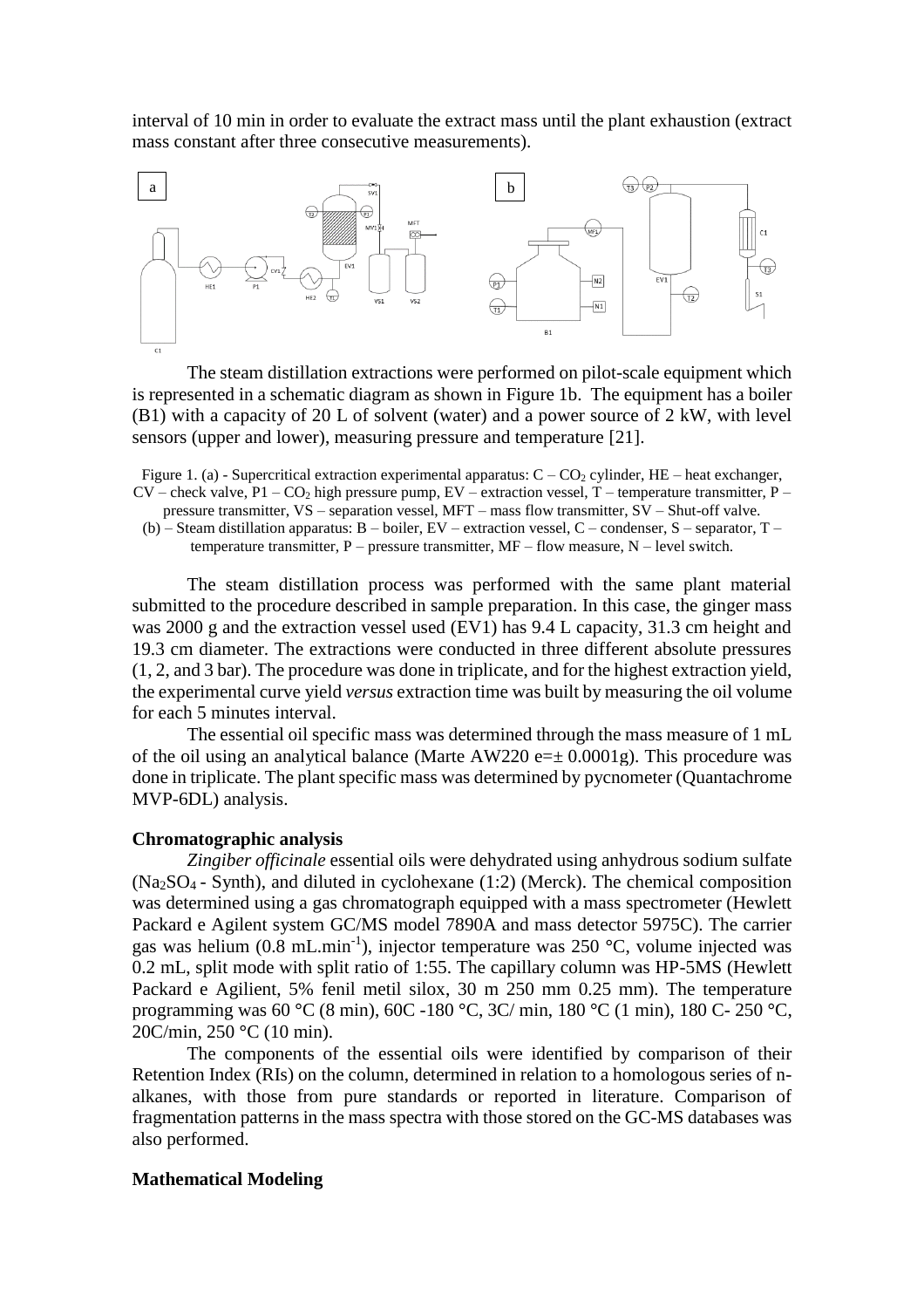Three mathematical models were used to simulate the supercritical fluid extraction and steam distillation of *Zingiber officinale*, based on different approaches. The first model is based in a power law equation [15]. In order to describe the extraction kinects the equation becomes as showed in equation 1.

$$
\frac{dM}{dt} = k(\Delta M)^n = k(M_\infty - M)^n \tag{1}
$$

Where  $M_{\infty}$  (g<sub>extract</sub>) is the maximum oil mass (the essential oil mass in an infinite time), *M* is the oil mass in a determined time, *n* is the model order and *k* is the extraction rate constant  $(s^{-1})$ . Assuming the beginning of the extraction time being equal to zero, the solute concentration present in the solvent is zero. Then the first order model  $(n=1)$  is obtained through Equation 2, resulting in which is showed in equation 2.

$$
M = M_{\infty} (1 - exp^{-kt})
$$
 (2)

The second mass transfer model used came from the Fick`s law of diffusion for an infinite plate sheet, considering uniform initial concentration, symmetry of concentration and a constant concentration present in the surface. The diffusion coefficient is assumed constant during the extraction process. External mass transfer resistance is negligible. The sample geometry during the extraction is considered a slab with half of thickness equal to *L* (mm). The diffusion is assumed to be only in thickness direction. The proposed model was solved, and the solution presented by Crank [22] is expressed in the equation 3.

$$
\frac{M}{M\infty} = 1 - \frac{8}{\pi^2} \sum_{n=0}^{\infty} \frac{1}{(2n+1)^2} \exp\left\{-\frac{(2n+1^2)\pi^2 Dt}{4L^2}\right\}
$$
(3)

Where *M* and  $M\infty$  are the mass in a determined time and an infinite time (maximum mass obtained in the extraction), respectively, *D* is the diffusivity of the solute inside the particle  $(m^2.s^{-1})$ , *t* is the extraction time (s).

The third model used in this work was based in the model developed by Reverchon (1996) [23]. The model consists of one-dimensional mass balance for the extract, assuming the hypothesis of a linear behavior for the solid-fluid phase equilibrium. Two independent variables, time (*t*) and the fixed bed height (*z*) was considered only, and the radial dispersion along the column is assumed negligible, by these assumptions the model was developed. The mass balance is given below (equations 4 and 5) [24].

Fluid phase mass balance:

$$
\frac{\partial C(z,t)}{\partial t} = -v \frac{\partial C(z,t)}{\partial z} - \frac{1-\varepsilon}{\varepsilon} \rho_s \frac{\partial q(z,t)}{\partial t}
$$
(4)

Mass balance in the solid phase:

$$
\frac{\partial q(z,t)}{\partial t} = -k_{TM}[q(z,t) - K \cdot C(z,t)] \tag{5}
$$

The concentration of the essential oil in the vapor phase is given by the function  $C(z,t)$  and the concentration in the aromatic plant is described by the  $q(z,t)$  function. Where v is the interstitial vapor velocity;  $\varepsilon$  is the porosity of the bed;  $k_{TM}$  is the internal mass transfer coefficient;  $\rho_s$  is the specific mass of the aromatic plant and *K* is the equilibrium constant between the phases. The model also considers some initial and boundary conditions:  $q(z, 0) = q_0$  and  $C(z, 0) = 0$ ,  $q_0$  is defined by the total amount of extract contained in the solid phase and the  $C(z, 0) = 0$  as a boundary condition.

#### **RESULTS AND DISCUSSION**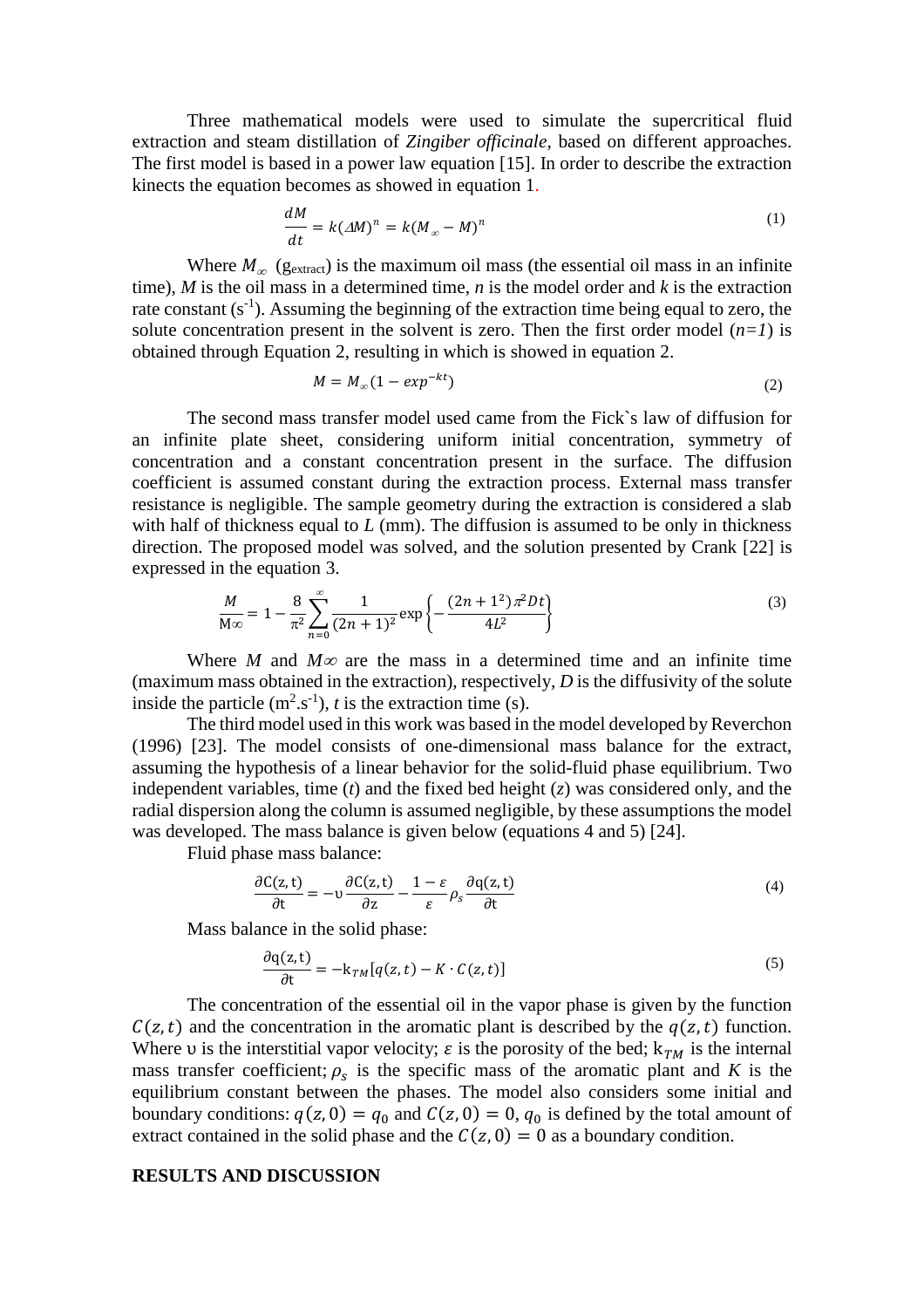The average yield (dry basis) obtained through the experimental data acquired by the extractions is presented in Table 01. The average specific experimental mass of the essential oil obtained was  $\rho_{oil} = 0.8736$  g.cm<sup>-3</sup> and the plant specific mass determined by the use of the pycnometer was  $\rho_{plant} = 1.24$  g.cm<sup>-3</sup>.

| <b>Extraction</b> method | Pressure (bar) | Global yield <sup>a</sup> ( $g_{EO}/100g_{plant}$ ) |  |  |
|--------------------------|----------------|-----------------------------------------------------|--|--|
|                          |                | 0.252                                               |  |  |
| SD <sup>b</sup>          |                | 0.252                                               |  |  |
|                          |                | 0.616                                               |  |  |
| SFE <sup>c</sup>         | 80             | 3.30                                                |  |  |
|                          | 90             | 4.06                                                |  |  |
|                          | 100            | 5.08                                                |  |  |
|                          | 110            | 4.48                                                |  |  |

 $a =$  measured per 100 g of dried plant

 $b =$  saturated water vapor

c = fluid temperature 40 **°**C

According to the proposed methodology, the mathematical modeling was performed, and the results are presented in the Figure 2. The modeling was done for the highest yield extraction conditions (3 bar for SD and 100 bar for SFE). The estimated parameters values along with the determination coefficient  $(R^2)$  for each method are presented in Table 2.



Figure 2. Steam distillation (A) and CO<sub>2</sub> supercritical fluid extraction (B) yield curves *vs.* time at 3 bar and 406.15 K (A) and 100 bar and 313.15 K (B) :  $\circ$  experimental data;  $\circ$  -  $\circ$  first order model;  $($  -  $)$  Crank model;  $($  -  $)$  Reverchon model.

| $\overline{\text{S}}$ cam distination $\overline{\text{S}}$ D) data. |                                         |                |                                                   |                |                                                 |                                          |        |  |  |
|----------------------------------------------------------------------|-----------------------------------------|----------------|---------------------------------------------------|----------------|-------------------------------------------------|------------------------------------------|--------|--|--|
|                                                                      | <b>First order</b><br><b>parameters</b> |                | <b>Crank parameters</b>                           |                | <b>Reverchon parameters</b>                     |                                          |        |  |  |
|                                                                      | $k \cdot 10^4$ s <sup>-1</sup>          | $\mathbb{R}^2$ | $D \cdot 10^{13}$ m <sup>2</sup> .s <sup>-1</sup> | $\mathbb{R}^2$ | $K \cdot 10^4 \text{ m}^3 \cdot \text{kg}^{-1}$ | $k_{TM}$ 10 <sup>4</sup> s <sup>-1</sup> | $R^2$  |  |  |
| SD                                                                   | 0.568                                   | 0.9904         | 1.04                                              | 0.9217         | 2.560                                           | 0.702                                    | 0.9863 |  |  |
|                                                                      |                                         |                |                                                   |                |                                                 |                                          |        |  |  |

SFE | 2.670 | 0.9809 | 5.73 | 0.9838 | 0.011 | 2.780 | 0.9768

Table 2. Parameters obtained through the modeling of supercritical fluid extraction (SFE) and steam distillation (SD) data.

The coefficient of determination corresponds to the adhesion of the model to the experimental data. For the three models the coefficient indicates that the models are good and representative of the experimental data. However, each model has a level of complexity, and thus, different applications. For a scale up the best model would be Reverchon, which allows modifications to the input variables and a series of additions like vessel geometry, bed porosity and solvent flowrate. In this way, the Reverchon model could be used for further simulations with different equipment and scales.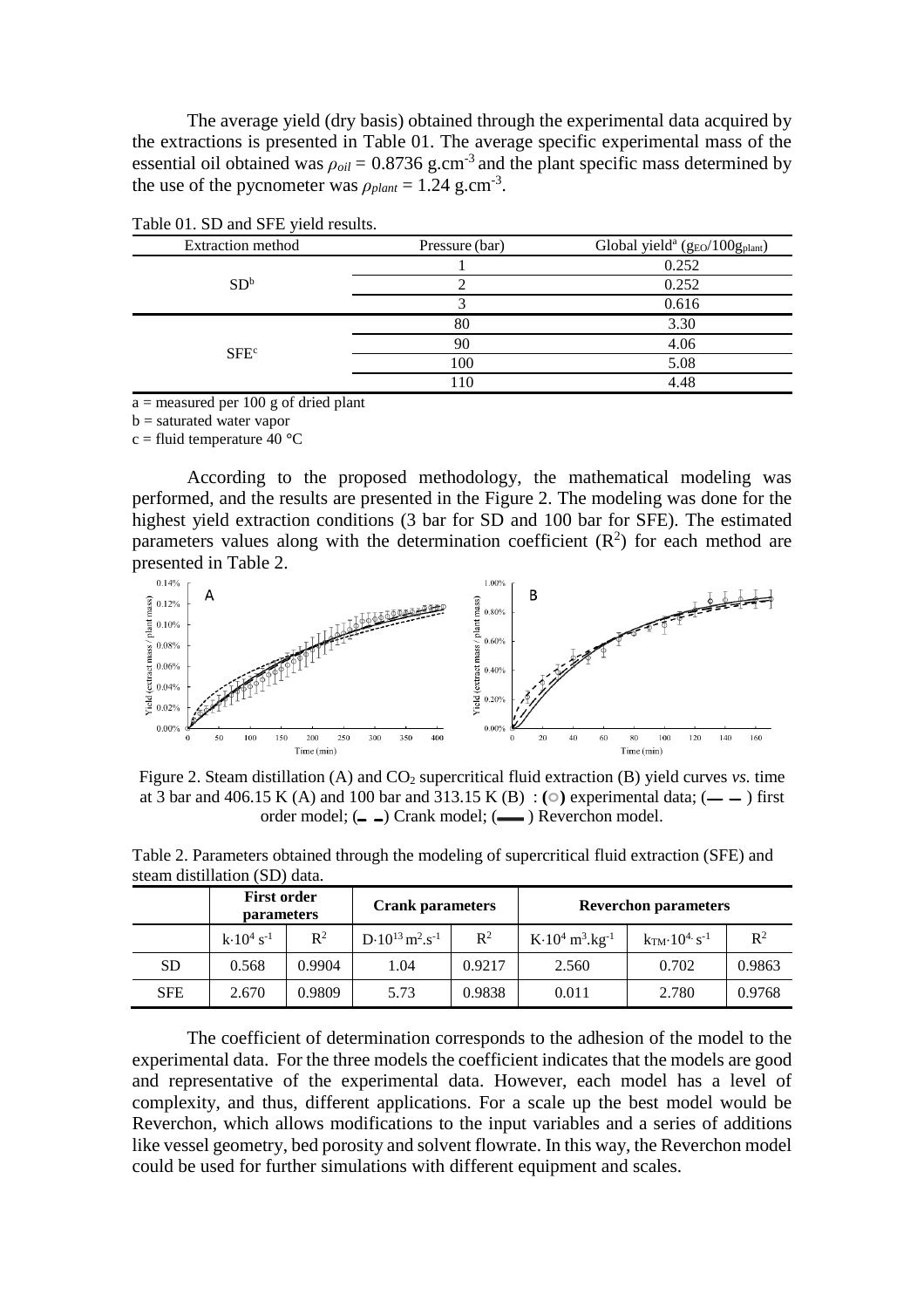#### **Analysis of the** *Zingiber officinale* **essential oil**

The main compounds identified by chromatographic analysis of the *Zingiber officinale* essential oil extracted by steam distillation at 1 , 2, and 3 bar were respectively: α-zingiberene (19.1%, 20.39% and 28.9%), β-sesquiphellandrene (6.820%, 7.920% and 10.610%), camphene (8.41, 5.59 and 3.86), and geranial (8.09%, 5.42% and 1.33%). The total identification of the compounds was 76.880%, 75.860% and 72.530% to 1, 2, and 3 bar, respectively. These major compounds found for the *Zingiber officinale* essential oil of are in accordance with those found by Alhassane and Zhang [25].

The main compounds identified in the extract of *Zingiber officinale* obtained by supercritical fluid extraction unit at 80, 90 100, and 110 bar and 40 **°**C were, respectively: α-zingiberene (18.123%; 15.471%; 19.384% and 19.355%), geranial (13.909%; 17.617%; 21.182% and 25.054%), Z-α-bisabolene (8.476%; 6.768%; 8.543% and 8.586%) and neral (8.278%; 6.952%; 7.081% and 7.750%). The total identification of the compounds was 90.073%, 90.149%, 92.299% and 93.219% to 80, 90, 100, and 110 bar at 40 **°**C.

## **Principal Component Analysis (PCA)**

From the Principal Component Analysis, it was observed that six compounds stood out from the others, geraniol, neral, ar-curcumene, β-sesquiphellandrene, geranial and  $\alpha$ -zingiberene (Figure 3). Since the constituents geranial and  $\alpha$ -zingiberene present the main composition areas their covariance in relation to the others is also the greatest.



Figure 3. Variation behavior of the essential oil compounds of *Zingiber officinale*.

In Figure 4, which represents the behavior of the *Zingiber officinale* essential oil composition related to the variation of the extraction pressure and the extraction method it is possible to observe the formation of four distinct groups. This clear division of the groups is attributed to the similarity of the components percentage area obtained by GC/MS.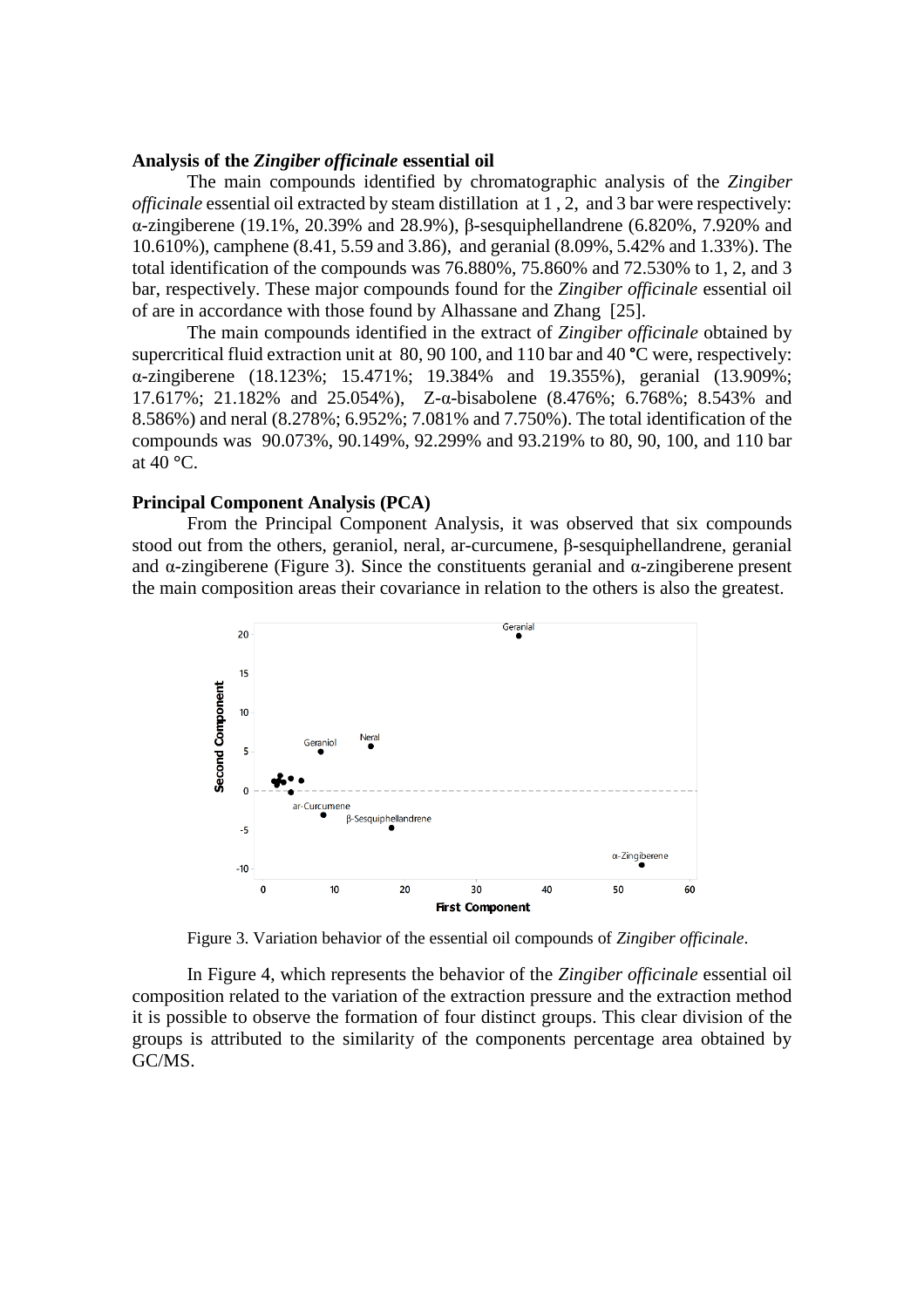

Figure 4. Variation behavior of the *Zingiber officinale* essential oil in relation to the different pressures and extraction methods.

## **CONCLUSION**

The *Zingiber officinale* essential oil was obtained through two different extraction methods. For each method, the experimental mass *versus* time curve was built for the highest yield condition. Three mathematical models, with different complexities, were used in order to simulate the extraction process and significant mass transfer parameters were fitted from the experimental data. All the samples were analyzed by GC/MS and statistically compared through a PCA. For the SD essential oil there are similarities between the 1 and 2 bar compositions. The SFE essential oil presented two similar groups, between 80 and 90 bar, and between 100 and 110 bar.

The steam distillation extractions were performed in a pilot unit at three different pressures (1, 2 and 3 bar). The SFE method was evaluated by screening the process pressure (80, 90, 100 and 110 bar), maintaining the temperature fixed at 40 °C. The best results, in terms of yield, were 3 bar and 100 bar.

## **REFERENCES**

[1] SALEA, R., VERIANSYAH, B., TIJANDRAWINATA, R.R., Optimization and scale-up process for supercritical fluids extraction of ginger oil from *Zingiber officinale* var. Amarum, The Journal of Supercritical Fluids, Vol. 120, 2017, p. 285-294.

[2] FAOSTAT, Food and Agriculture Organization of the United Nations. Crops, 2016 data.

[3] YOUNG, H.Y., LUO, Y.L., CHENG, H.Y., HSIEH, W.C., LIAO, J.C., PENG, W.H., Analgesic antiinflammatory activities of [6]-gingerol, J. Ethnopharmacol, Vol. 96, 2005, p. 207–210.

[4] MESOMO, M.C., CORAZZA, M.L., NDIAYE, P.M., DALLA SANTA, O.R., CARDOZO, L.,

SCHEER, A. de P., Supercritical CO2 extracts and essential oil of ginger (Zingiber officinale R.):

chemical composition and antibacterial activity, J. Supercrit. Fluids, Vol. 80, 2013, p. 44–49.

[5] AL-AMIN, Z., THOMSON, M., AL-QATTAN, K., PELTONEN-SHALABY, R., ALI, M., Antidiabetic and hypolipidaemic properties of ginger (Zingiber officinale) in streptozotocin-induced diabetic rats. British Journal of Nutrition, 2006, Vol. 96(4), p. 660-666.

[6] ZENG, H.L., HAN, X.A., GU, C., HUANG, X.S., GU, J.Q., ZHONG, Q., MING, W.J., CAI, X.N., Comparative protein analysis of K562 cell apoptosis induced by 6-gingerol, Zhong Yao Cai, Vol. 33, 2010, p. 753–758.